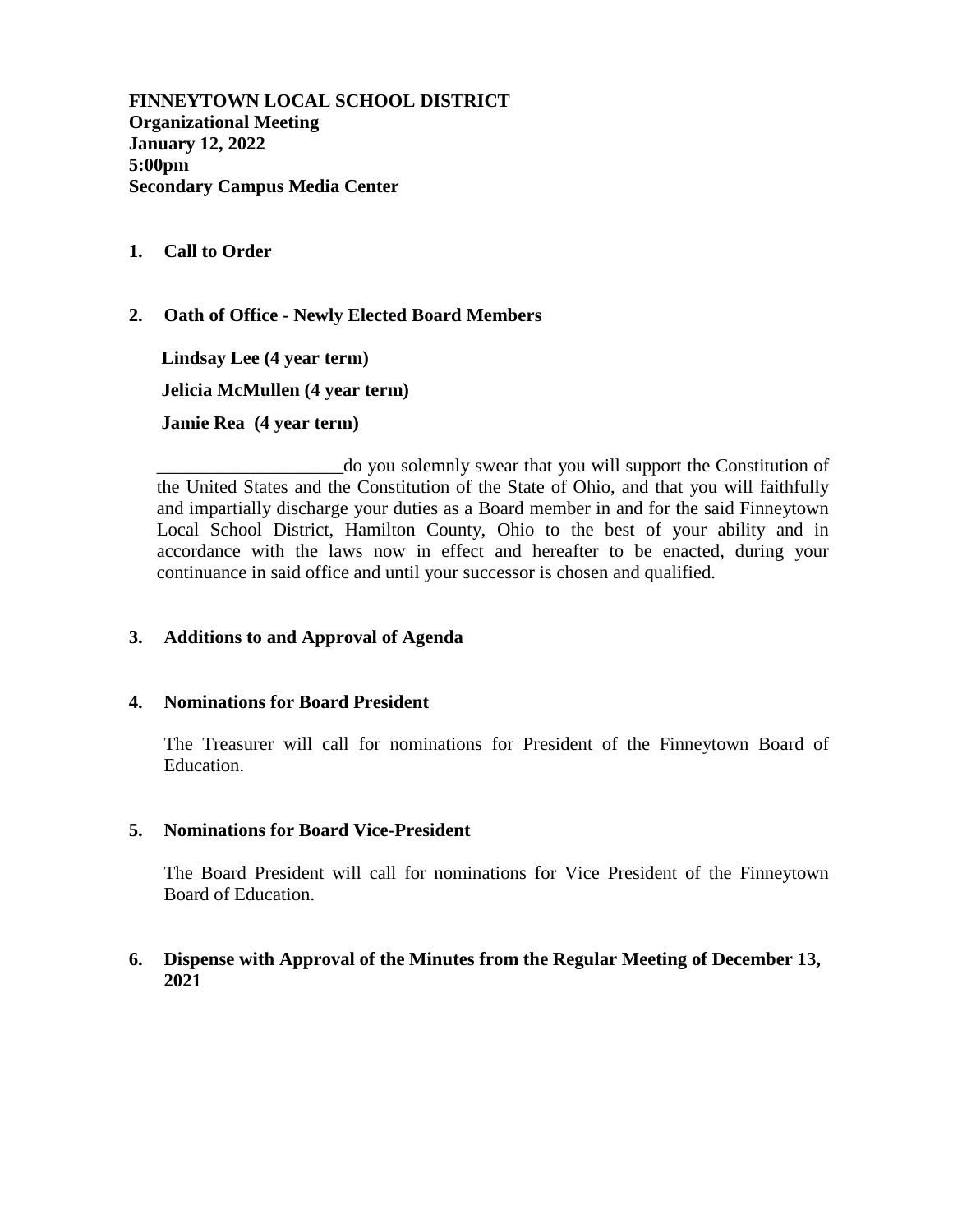Finneytown Local School District Organizational Meeting January 12, 2022 Finneytown Secondary Campus Media Center Page 2

### **7. Approval of Dates for Regular Board Meetings – 2022 and 2023**

It is recommended that the Board approve the following regular meeting dates:

| <b>Calendar Year 2022</b> | <b>Calendar Year 2023</b> |
|---------------------------|---------------------------|
| January 18 (Tuesday)      | January 17 (Tuesday)      |
| February 22 (Tuesday)     | February 21 (Tuesday)     |
| March 21 (Monday)         | March 20 (Monday)         |
| April 18 (Monday)         | April 17 (Monday)         |
| May 16 (Monday)           | May 15 (Monday)           |
| June 20 (Monday)          | June 19 (Monday)          |
| July 18 (Monday)          | July 17 (Monday)          |
| August 15 (Monday)        | August 21 (Monday)        |
| September 19 (Monday)     | September 18 (Monday)     |
| October 17 (Monday)       | October 16 (Monday)       |
| November 21 (Monday)      | November 20 (Monday)      |
| December 19 (Monday)      | December 18 (Monday)      |

## **8. Board Coordination Matters**

- Review and recognition of Finneytown support organizations.
- Assignment of Board members to various committees, liaison roles, and school and community groups.

### **9. Adoption of the Consent Calendar**

It is recommended that the Board adopt the "Consent Calendar" as follows:

Action by the Board of Education in adoption of the "Consent Calendar" at this point of the agenda means that all items appearing with an asterisk (\*) after the title constitute the "Consent Calendar" and are adopted by one single motion, unless a member of the Board of Education or the Superintendent requests that any such item be removed from the "Consent Calendar" and voted upon separately.

### **a) Approval of Resolution – IRS Mileage Reimbursement Rate\***

It is recommended that the Board approve the following resolution: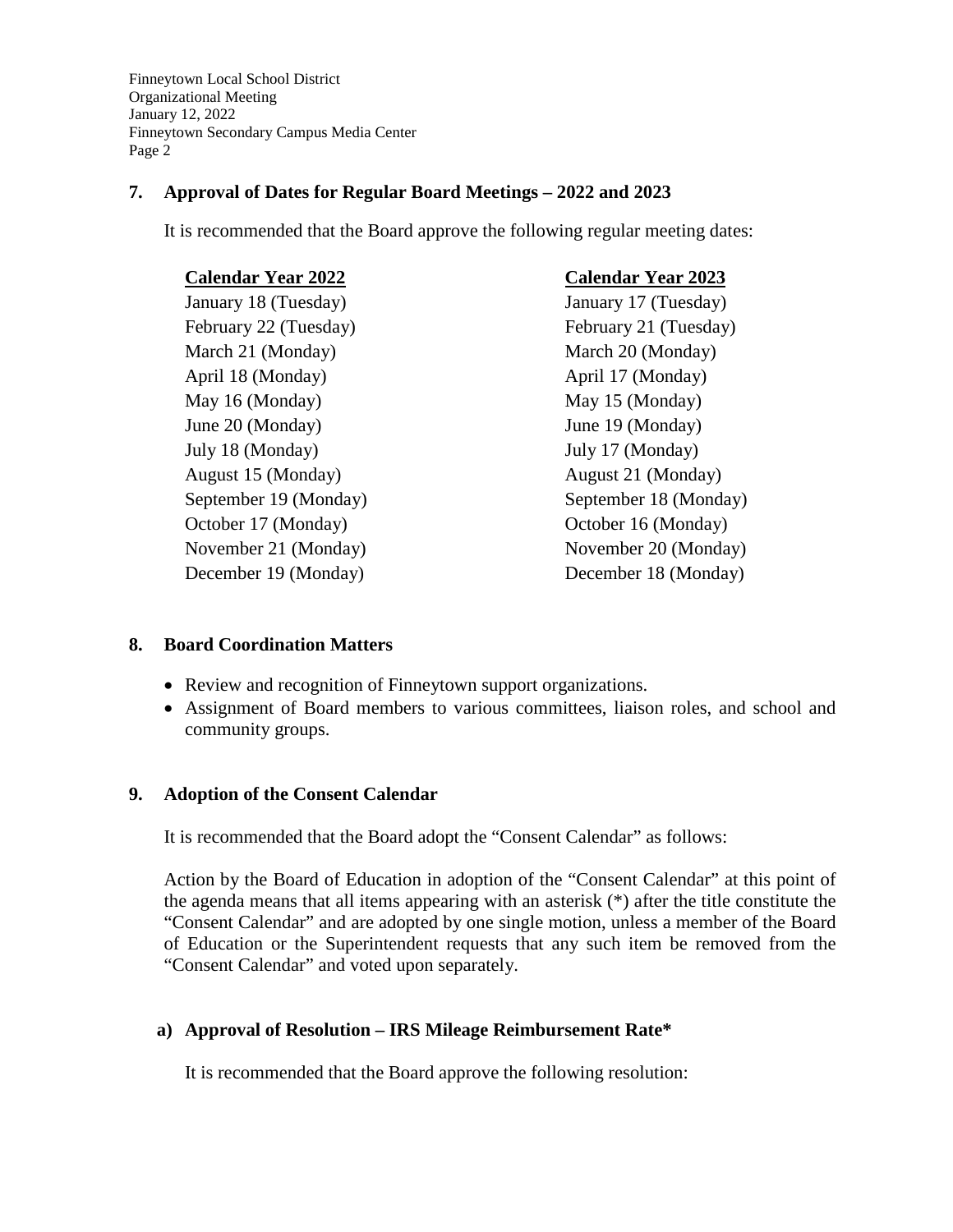Authorizing use of the IRS standard mileage rate for reimbursement of the cost of operating a personal automobile when used for approved school business purposes. The IRS standard mileage rate for business is based on an annual study of the fixed and variable costs of operating an automobile.

## **b) Approval of Resolution – Service Fund\***

It is recommended that the Board approve the following resolution:

To establish a service fund for members of the Board of Education or their designated representatives to attend professional meetings or conferences in performance of their duties as representatives of the school district. Ohio Revised Code 3315.15 permits Board of Education to appropriate two dollars (\$2.00) per child or \$20,000, whichever is greater, to establish a service fund.

## **c) Approval of Resolution – Declaring Certain Public Funds to be Used for A Public Purpose\***

It is recommended that the Board approve the following annual resolution for establishment of a Sunshine Fund:

The Board wishes to honor with plaques, pins, flowers, token retirement gifts and awards, and other amenities its staff, former Board members, and other non-employee persons.

The Board wishes to also honor staff, students, citizens, and advisory groups for their contributions with other appropriate recognition and authorizes administrators to purchase coffee, meals, refreshments, and/or other amenities to further the interests of the Finneytown Local School District.

The Board does hereby affirm that the expenses incurred as listed above do serve a public purpose. The Board affirms public purpose for the promotion of committees and subcommittees of the Board, community presentations, encouragement of nonemployees to serve as volunteers, and further public purpose. The funds are available from interest earned from the Board's General Fund investment program.

The Board authorizes use of appropriation code 001-2310-880 in the amount of \$3,000.00 be available for expenditure for the activities, functions, and items described above to promote public purpose as set by the Board. The President and/or designee will approve all expenditures from this appropriation account.

The information presented in this resolution conforms to and are consistent with the Ohio Attorney General's Opinion #82-006. This opinion reaffirms the prior opinion #81-057.